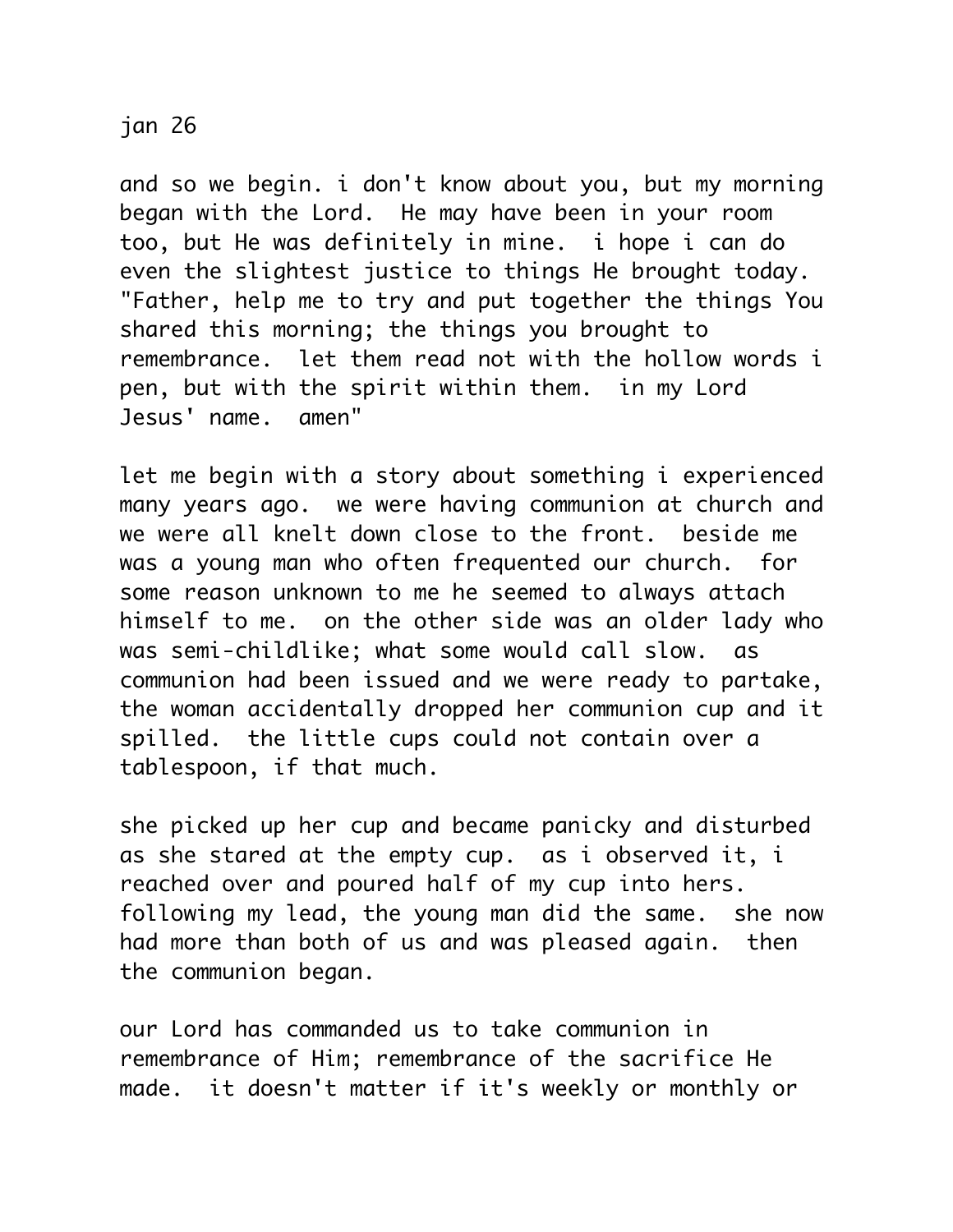whatever. i try to do it daily. not as a requirement, but a desire. i always say, "the communion is the union". it is not a bodily, but a spiritual joining in His sacrifice.

i relate this story for one reason. it is not always the big things that gratify our Lord. often it is those little acts of submission and obedience. it is the love and fellowship we experience in the body of believers. i don't know if i am an arm or a leg or one of those "unpresentable parts" paul speaks of in 1 cor 12. some might say i am the mouth, and a big one at that.

president kennedy was famous for his one line quote. "ask not what your country can do for you. ask what you can do for your country." i have modified that. "ask not what your Jesus can do for you. ask what you can do for your Jesus." He's already done His part. now it is our time. and even then it is nothing if attempted in our own strength. it is only when we submit and cry out, "here i am - send me", as isaiah did in chapter six and verse eight. not necessarily to the nations, but to whoever. for whatever.

i think of the apostle peter when he was told by Jesus, "most assuredly, I say to you, when you were younger, you girded yourself and walked where you wished; but when you are old, you will stretch out your hands, and another will gird you and carry you where you do not wish." john 21:18

peter did not have to go where he did not want. at any time he could have rebelled and said no. that's the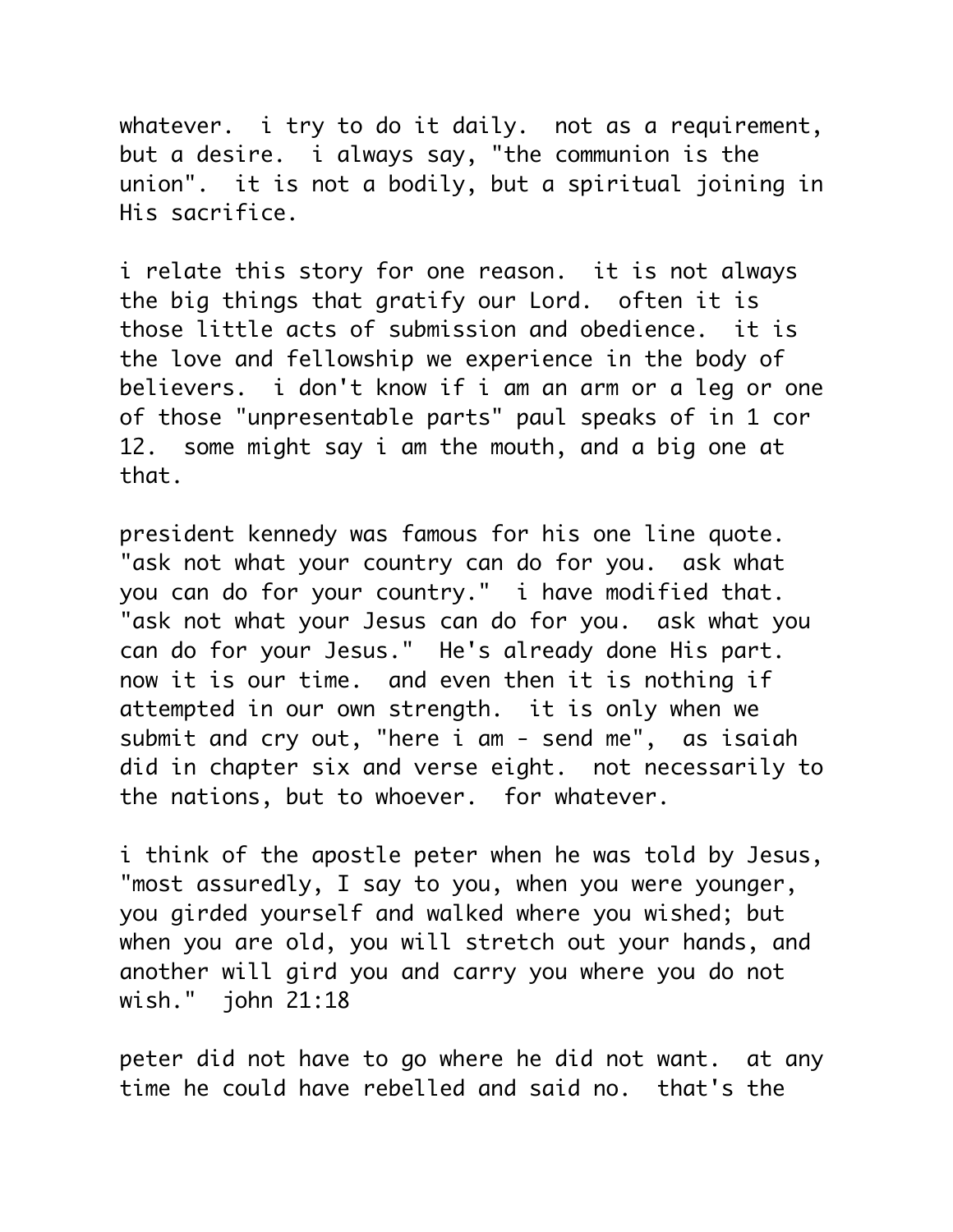thing about free will. but he chose not the will and wants of the flesh. he chose instead the leading of his Lord. "the wind blows where it wishes, and you hear the sound of it, but cannot tell where it comes from and where it goes. so is everyone who is born of the Spirit." john 3:8

indeed he did stretch out his hands, in crucifixtion. that wind led him to suffer the same fate as his Lord did. it was there he cried out to his executioners to crucify him upside down, because he was not even worthy to be slain as his Lord was. that, my friend, is walking in the Spirit.

none of us know where our path may lie. we do know our Lord's promise. "My grace is sufficient for you, for My strength is made perfect in weakness." 2 cor 12:9 we also know this. "God is faithful, who will not allow you to be tempted beyond what you are able, but with the temptation will also make the way of escape, that you may be able to bear it." 1 cor 10:13

whether our fate is to escape or to bear it, He will be there and He will be enough. if our escape is to Him, so much the better. "that i may know Him and the power of His resurrection, and the fellowship of His sufferings, being conformed to His death." phil 3:10

this is definitely not a religion we share. it is a relationship. He desires it to be a close, intimate one. not a casual one. He will give as much as you give. He will love as much as you love. He can fill every hope or fear if you let Him. embrace afresh the joining with Him. it will be joy unspeakable and full